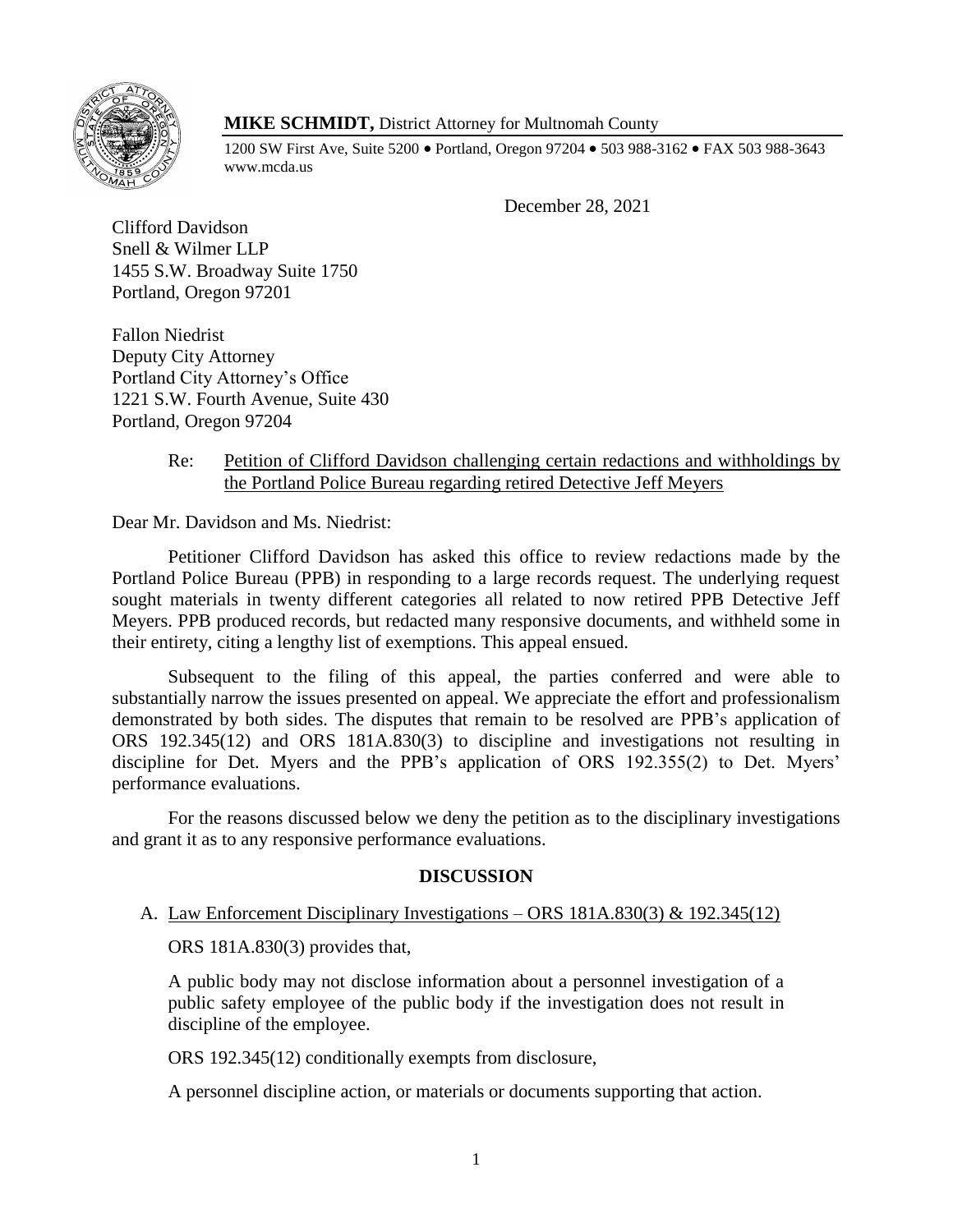Page 2 December 28, 2021 Petition of Clifford Davidson

Taken together, unless the public interest requires otherwise, these two statutes exempt from disclosure all disciplinary investigations of police officers. These exemptions facially apply to the relevant records at issue here.

As PPB notes in its submission to this office we have historically evaluated the public interest in disclosure of disciplinary investigations under the factors set out in *Petition of Foster*, MCDA PRO 96-31 (1997); *Petition of Kerensa*, MCDA PRO 19-20 (2019) (holding *Foster* factors applicable to ORS 181A.830 public interest assessment). PPB applied these factors and made the decision to release a not-insignificant amount of material pursuant to the public interest. Having evaluated the rest of it, we agree with PPB's assessment that it does not rise to the level of "serious misconduct" as that term is defined in *Foster*, nor does it particularly illuminate PPB's disciplinary process. As such, we conclude that the material withheld under ORS 181A.830(3) and 192.345(12) was lawfully exempt from disclosure.

#### B. Information of a Personal Nature – ORS 192.355(2)

ORS 192.355(2) exempts from disclosure,

Information of a personal nature such as but not limited to that kept in a personal, medical or similar file, if public disclosure would constitute an unreasonable invasion of privacy […]

PPB asserts this exemption applies to annual written evaluations of Det. Meyers' performance drafted by his supervisors. Over the last 40 years three Attorneys General have opined on the applicability of this section to performance evaluations, with differing results.

Attorney General Frohnmayer analyzed the applicability of (now) ORS 192.355(2) to performance evaluations at length in an official 1981 opinion. Attorney General Opinion No. 8018, 41 Or. Op. Atty. Gen. 437 (1981). After canvasing the applicable caselaw, he determined that where a performance evaluation does not touch on an employee's "health, family status, personal finances or similar subjects" disclosure does not constitute an unreasonable invasion of privacy. This is because, "there is little reason for such an employee to believe that how effectively he or she performs official duties will be kept confidential." *Id*. This opinion arose in the context of a school district superintendent's performance evaluation. The attorney general noted that a different conclusion might be reached "in the case of employees performing only ministerial functions, such as clerks, secretaries and food service workers." *Id*.

A decade later, Attorney General Crookham reached a different conclusion when evaluating the applicability of this exemption to performance evaluations of Department of Human Services supervisors. *Petition of Owen*, Att'y Gen. PRO (7/28/1992). He concluded that release of performance evaluations for relatively low-level employees would be detrimental to agency moral, impair the effectiveness and frankness of the evaluations, and, as such, constituted an unreasonable invasion of the employee's privacy. That said, AG Crookham concluded there remained a significant public interest in knowing how these employees as a class were performing their jobs and ordered anonymized evaluations released.

We understand Attorney General Rosenblum to hew more closely to the Frohnmayer interpretation, citing Op. 8018 for the broad conclusion that "[i]nformation concerning the manner in which any public officer or employee carries out the duties of the office or employment generally will not come within this exemption." ATTORNEY GENERAL'S PUBLIC RECORDS AND MEETINGS MANUAL (2019) at 96. And, more specifically, "[d]isclosure of a public